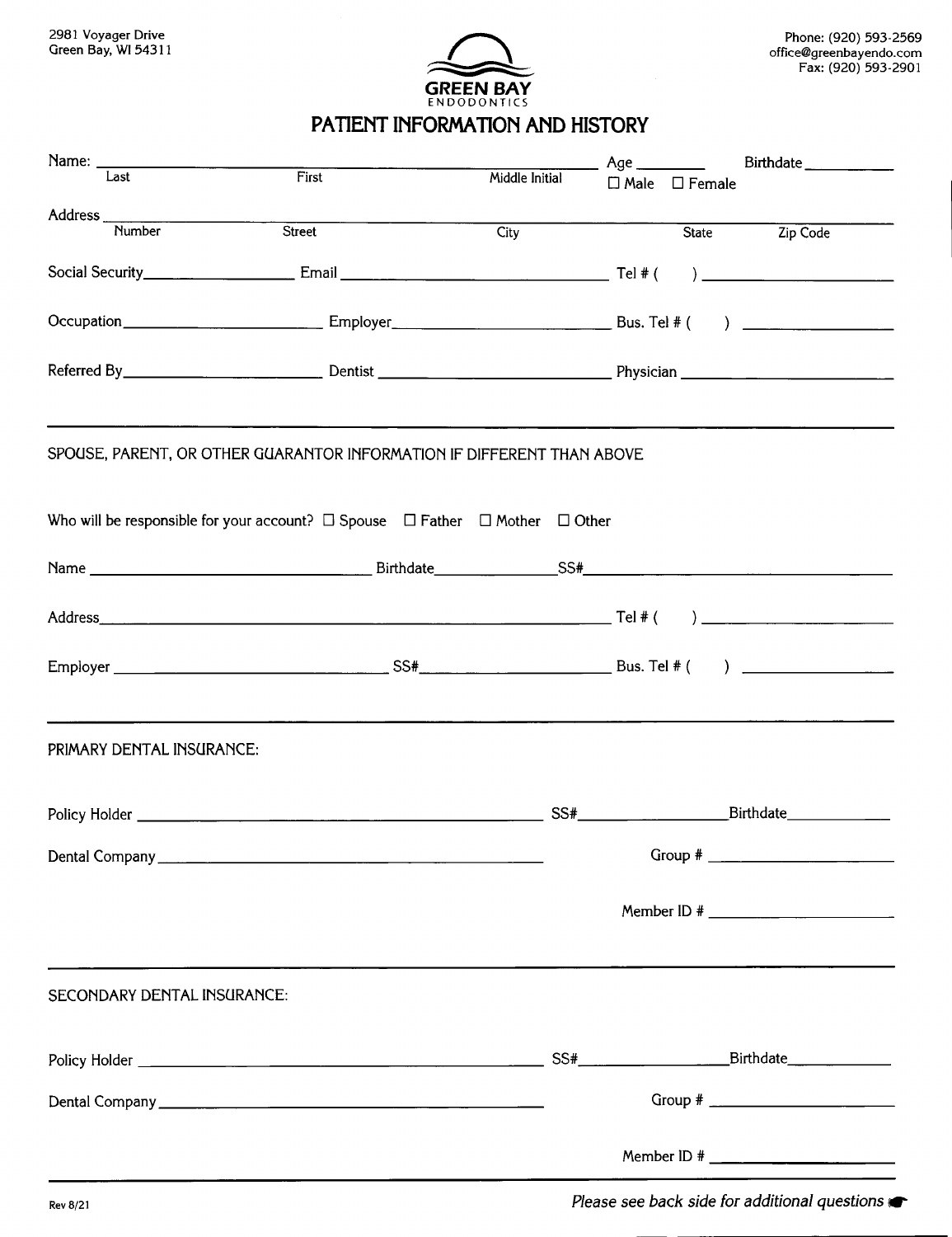| Weight Height                                                                                                                                                                                                                                                                        |                                                                                                                                                                                                                                                                                                                                                        |                                                                                                                                                                                                                                                                                                                                    |                                                                                                                                                                                                                                                                                                                                   |                                                                                                                                                                                                                                                                                                |  |  |
|--------------------------------------------------------------------------------------------------------------------------------------------------------------------------------------------------------------------------------------------------------------------------------------|--------------------------------------------------------------------------------------------------------------------------------------------------------------------------------------------------------------------------------------------------------------------------------------------------------------------------------------------------------|------------------------------------------------------------------------------------------------------------------------------------------------------------------------------------------------------------------------------------------------------------------------------------------------------------------------------------|-----------------------------------------------------------------------------------------------------------------------------------------------------------------------------------------------------------------------------------------------------------------------------------------------------------------------------------|------------------------------------------------------------------------------------------------------------------------------------------------------------------------------------------------------------------------------------------------------------------------------------------------|--|--|
|                                                                                                                                                                                                                                                                                      |                                                                                                                                                                                                                                                                                                                                                        |                                                                                                                                                                                                                                                                                                                                    |                                                                                                                                                                                                                                                                                                                                   |                                                                                                                                                                                                                                                                                                |  |  |
|                                                                                                                                                                                                                                                                                      |                                                                                                                                                                                                                                                                                                                                                        |                                                                                                                                                                                                                                                                                                                                    |                                                                                                                                                                                                                                                                                                                                   |                                                                                                                                                                                                                                                                                                |  |  |
|                                                                                                                                                                                                                                                                                      |                                                                                                                                                                                                                                                                                                                                                        |                                                                                                                                                                                                                                                                                                                                    |                                                                                                                                                                                                                                                                                                                                   |                                                                                                                                                                                                                                                                                                |  |  |
|                                                                                                                                                                                                                                                                                      |                                                                                                                                                                                                                                                                                                                                                        |                                                                                                                                                                                                                                                                                                                                    |                                                                                                                                                                                                                                                                                                                                   |                                                                                                                                                                                                                                                                                                |  |  |
|                                                                                                                                                                                                                                                                                      | 7. Have you ever had an adverse reaction to any of the following? $\Box$ Asprin $\Box$ Penicillin $\Box$ Codeine $\Box$ Acrylic $\Box$ Local Anesthetics                                                                                                                                                                                               |                                                                                                                                                                                                                                                                                                                                    |                                                                                                                                                                                                                                                                                                                                   |                                                                                                                                                                                                                                                                                                |  |  |
| 9. Please check any of the following that apply to you:                                                                                                                                                                                                                              |                                                                                                                                                                                                                                                                                                                                                        |                                                                                                                                                                                                                                                                                                                                    |                                                                                                                                                                                                                                                                                                                                   |                                                                                                                                                                                                                                                                                                |  |  |
| □ AIDS/HIV Positive<br>□ Alzheimer's Disease<br>$\Box$ Anaphylaxis<br>$\Box$ Anemia<br>□ Angina/Chest Pain<br>$\Box$ Arthritis<br>□ Artificial Heart Valve<br>□ Artificial Joint<br>$\Box$ Asthma<br>$\Box$ Breathing Problems<br>$\Box$ Bruise Easily<br>□ Cancer<br>□ Chemotherapy | □ Cold Sores/Canker Sores<br>$\Box$ Congenital Heart Disorder<br>□ Cortisone Medication<br>$\square$ Diabetes<br>$\Box$ Drug Addiction<br>$\Box$ Emphysema<br>□ Epilepsy or Seizures<br>$\Box$ Excessive Bleeding<br>$\Box$ Fainting Spells/Dizziness<br>$\Box$ Frequent Headaches<br>$\Box$ Glaucoma<br>□ Heart Attack/Failure<br>$\Box$ Heart Murmur | $\Box$ Heart Pacemaker<br>$\Box$ Hemophilia<br>$\Box$ Hepatitis A or E<br>$\Box$ Hepatitis B or C<br>□ High Blood Pressure<br>$\Box$ High Cholesterol<br>$\Box$ Hives or Rash<br>$\Box$ Hypoglycemia<br>$\Box$ Irregular Heartbeat<br>$\Box$ Kidney Problems<br>$\square$ Leukemia<br>$\Box$ Liver Disease<br>□ Low Blood Pressure | $\Box$ Lung Disease<br>Mitral Valve Prolapse<br>$\Box$ Osteoporosis<br>$\Box$ Pain in Jaw Joints/TMJ<br>□ Parathyroid Disease<br>□ Psychiatric Disorder<br>$\Box$ Radiation Treatments<br>$\Box$ Recent Weight Loss<br>$\Box$ Renal Dialysis<br>$\Box$ Rheumatic Fever<br>$\Box$ Rheumatism<br>□ Scarlet Fever<br>$\Box$ Shingles | □ Sickle Cell Disease<br>$\Box$ Sinus Trouble<br>$\Box$ Spina Bifida<br>$\Box$ Stomach/Intestinal Disease<br>$\Box$ Stroke<br>$\Box$ Swelling of Limbs<br>□ Thyroid Disease<br>$\Box$ Tonsillitis<br>$\Box$ Tuberculosis<br>□ Tumors or Growths<br>$\Box$ <i>Ulcers</i><br>□ Venereal Diseases |  |  |
|                                                                                                                                                                                                                                                                                      |                                                                                                                                                                                                                                                                                                                                                        |                                                                                                                                                                                                                                                                                                                                    |                                                                                                                                                                                                                                                                                                                                   |                                                                                                                                                                                                                                                                                                |  |  |
|                                                                                                                                                                                                                                                                                      |                                                                                                                                                                                                                                                                                                                                                        |                                                                                                                                                                                                                                                                                                                                    |                                                                                                                                                                                                                                                                                                                                   |                                                                                                                                                                                                                                                                                                |  |  |
|                                                                                                                                                                                                                                                                                      |                                                                                                                                                                                                                                                                                                                                                        |                                                                                                                                                                                                                                                                                                                                    |                                                                                                                                                                                                                                                                                                                                   |                                                                                                                                                                                                                                                                                                |  |  |
| 14. (Female) Are you or could you be pregnant? $\square$ Yes $\square$ No Nursing? $\square$ Yes $\square$ No<br>Oral Contraceptive? $\Box$ Yes $\Box$ No                                                                                                                            |                                                                                                                                                                                                                                                                                                                                                        |                                                                                                                                                                                                                                                                                                                                    |                                                                                                                                                                                                                                                                                                                                   |                                                                                                                                                                                                                                                                                                |  |  |
|                                                                                                                                                                                                                                                                                      | <b>Authorize</b><br><b>Privacy Practice Notice</b>                                                                                                                                                                                                                                                                                                     |                                                                                                                                                                                                                                                                                                                                    |                                                                                                                                                                                                                                                                                                                                   |                                                                                                                                                                                                                                                                                                |  |  |
| I hereby acknowledge that a copy of Green Bay Endodontic's Notice of Privacy Practices has been made available to<br>me. I have been given the opportunity to ask questions I may have regarding this Notice.<br>Patient/Parent (Guardian) Initials: ____                            |                                                                                                                                                                                                                                                                                                                                                        |                                                                                                                                                                                                                                                                                                                                    |                                                                                                                                                                                                                                                                                                                                   |                                                                                                                                                                                                                                                                                                |  |  |
|                                                                                                                                                                                                                                                                                      |                                                                                                                                                                                                                                                                                                                                                        |                                                                                                                                                                                                                                                                                                                                    |                                                                                                                                                                                                                                                                                                                                   |                                                                                                                                                                                                                                                                                                |  |  |

I understand that by initialing below I am confirming the use and disclosure of my protected health information to the authorizec *person(s) listed above. Authorization is good until I choose to revoke it.*

**Authorization to Release All information to: Relationship:**

**Patient/Parent (Guardian) Initials: o DECLINERELEASEOF MY INFORMATION**

I hereby confirm that the above facts are true to the best of my knowledge. I will not hold my doctor or any other member of his/her staff responsible for any errors or omissions that I have made in the completion of this form.